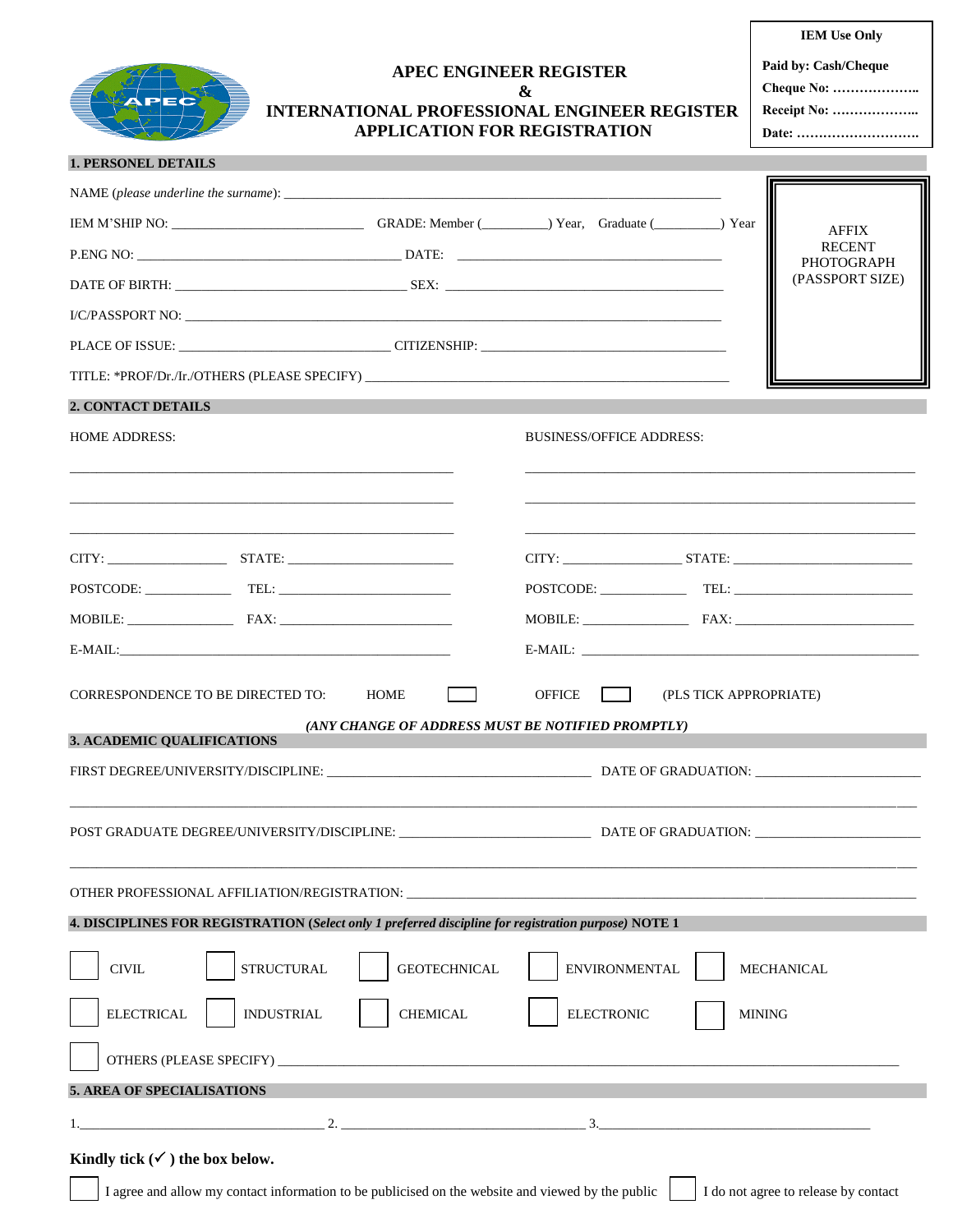|                                                  | 6. SUMMARY OF SIGNIFICANT ENGINEERING WORK - minimum 2 years in responsible charge<br>* Provide summary of each project for which you were personally responsible and state your position, the number of months you were in charge of the<br>work (If insufficient please use additional sheets.) |        |                                                                                                                                                   |                                                |  |
|--------------------------------------------------|---------------------------------------------------------------------------------------------------------------------------------------------------------------------------------------------------------------------------------------------------------------------------------------------------|--------|---------------------------------------------------------------------------------------------------------------------------------------------------|------------------------------------------------|--|
| Period of<br>Experience<br>(after<br>graduation) | Position of Responsibility                                                                                                                                                                                                                                                                        | Months | Nature of projects, its significance, your functions,<br>responsibilities, achievements, practical innovations,<br>original application of theory | Verified by<br>(Signature & Stamp)<br>(NOTE 3) |  |
|                                                  |                                                                                                                                                                                                                                                                                                   |        |                                                                                                                                                   |                                                |  |
|                                                  |                                                                                                                                                                                                                                                                                                   |        |                                                                                                                                                   |                                                |  |
|                                                  |                                                                                                                                                                                                                                                                                                   |        |                                                                                                                                                   |                                                |  |
|                                                  |                                                                                                                                                                                                                                                                                                   |        |                                                                                                                                                   |                                                |  |
|                                                  |                                                                                                                                                                                                                                                                                                   |        |                                                                                                                                                   |                                                |  |
|                                                  |                                                                                                                                                                                                                                                                                                   |        |                                                                                                                                                   |                                                |  |
|                                                  |                                                                                                                                                                                                                                                                                                   |        |                                                                                                                                                   |                                                |  |
|                                                  |                                                                                                                                                                                                                                                                                                   |        |                                                                                                                                                   |                                                |  |
|                                                  |                                                                                                                                                                                                                                                                                                   |        |                                                                                                                                                   |                                                |  |
|                                                  |                                                                                                                                                                                                                                                                                                   |        |                                                                                                                                                   |                                                |  |
|                                                  |                                                                                                                                                                                                                                                                                                   |        |                                                                                                                                                   |                                                |  |
|                                                  | <b>Total number of months</b>                                                                                                                                                                                                                                                                     |        |                                                                                                                                                   |                                                |  |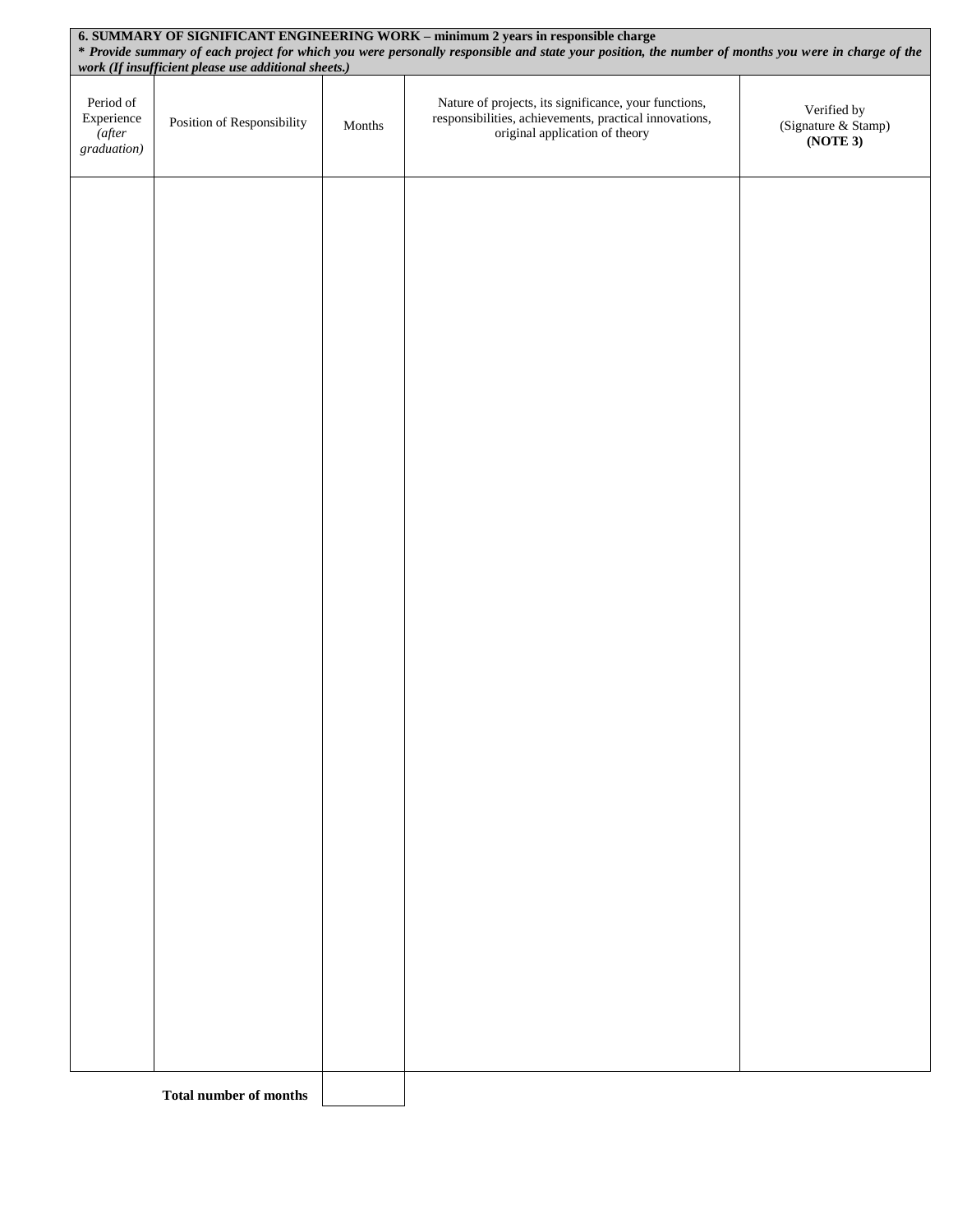| 7. SUMMARY                                            |                                                                        |  |  |  |  |  |
|-------------------------------------------------------|------------------------------------------------------------------------|--|--|--|--|--|
|                                                       | Years of Significant Experience: _____________ years __________ months |  |  |  |  |  |
| Summarise your experiences in not more than 200 words |                                                                        |  |  |  |  |  |
|                                                       |                                                                        |  |  |  |  |  |
|                                                       |                                                                        |  |  |  |  |  |
|                                                       |                                                                        |  |  |  |  |  |
|                                                       |                                                                        |  |  |  |  |  |
|                                                       |                                                                        |  |  |  |  |  |

| 8. PROJECT VALUE /POSITION OF RESPONSIBILITY/STAFFING |                               |                      |         |                            |                                        |                                        |
|-------------------------------------------------------|-------------------------------|----------------------|---------|----------------------------|----------------------------------------|----------------------------------------|
| Period of<br>Experience                               | Position of<br>Responsibility | Duration<br>(Months) | Project | Project Value<br>(approx.) | Number of staff<br>under the<br>charge | Verified by<br>(Signature)<br>(NOTE 3) |
|                                                       |                               |                      |         |                            |                                        |                                        |
|                                                       |                               |                      |         |                            |                                        |                                        |
|                                                       |                               |                      |         |                            |                                        |                                        |

|                                   | 9. INFORMATION ON PUBLICATIONS |                |                                                        |                                        |  |  |  |  |
|-----------------------------------|--------------------------------|----------------|--------------------------------------------------------|----------------------------------------|--|--|--|--|
| Month &<br>Year of<br>Publication | Title of Paper Published       | Joint Authored | Name of Publication<br>(Journal/Bulletin/magazine etc) | Verified by<br>(Signature)<br>(NOTE 3) |  |  |  |  |
|                                   |                                |                |                                                        |                                        |  |  |  |  |
|                                   |                                |                |                                                        |                                        |  |  |  |  |

|                       | <b>10. INFORMATION ON AWARDS</b> |                                        |                       |                                        |
|-----------------------|----------------------------------|----------------------------------------|-----------------------|----------------------------------------|
| Year receive<br>Award | Name of the Award                | Organization that confers the<br>award | Criteria of the award | Verified by<br>(Signature)<br>(NOTE 3) |
|                       |                                  |                                        |                       |                                        |
|                       |                                  |                                        |                       |                                        |
|                       |                                  |                                        |                       |                                        |